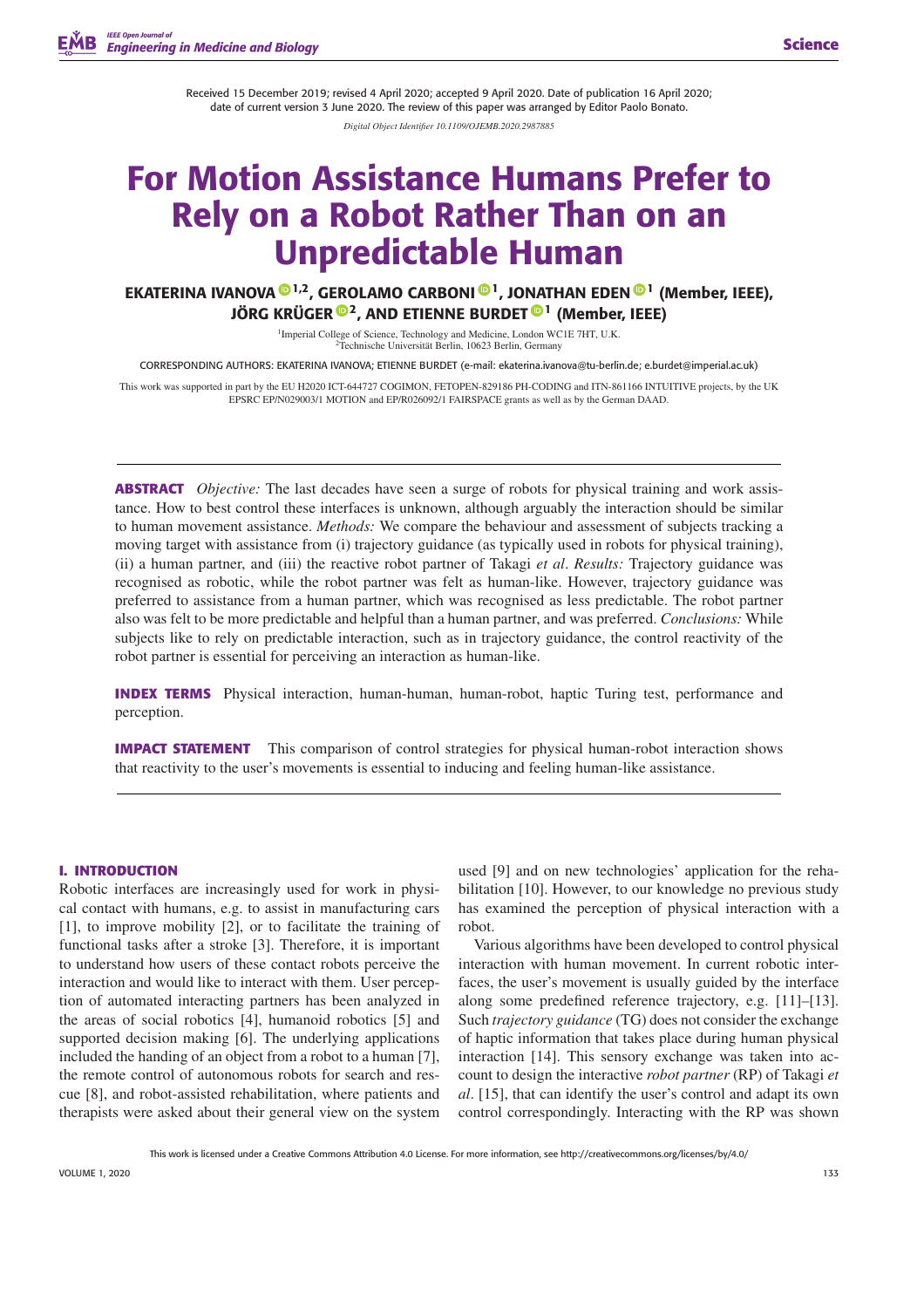

**FIGURE 1. Experiment description. A: Subjects track a randomly moving target with their wrist flexion/extension movement while being connected to either trajectory guidance (TG), a human partner (HP), or a reactive robot partner (RP). The experimental protocol is shown in B.**

to yield the same motion benefits as a *human partner* (HP), in contrast to trajectory guidance [15]. However, it is not yet known how the RP affects the user's interaction behaviour and perception.

We first ask how human-like are TG and the RP. For this purpose we examined the behaviour and perception of subjects interacting with TG and the RP in comparison with a HP. In particular, we studied: (i) How these three control modalities affect the performance of subjects during motion assistance, (ii) Whether the subjects can differentiate between the interaction with a human or robotic partner, (iii) How the subjects characterise the different interaction types. Our first hypothesis (H1) is that *the RP, which incorporates the reaction to the user's movement, will be more human-like than the TG*.

Moreover, as humans perform many tasks while physically interacting with each other and are adept at it [16], we hypothesize (H2) that *the users of robotic interfaces will prefer human-like interaction*. We tested this second hypothesis by analysing (iv) Which interaction type the subjects prefer. In line with our hypothesis, we expect that the subjects prefer interacting with a HP rather than with the RP, and prefer that interaction to the TG.

In our experiment, healthy subjects were connected to one of three different partner types: TG, a HP or the RP, performing the same tracking task (Fig. 1A). They were asked to track a target trajectory using wrist flexion/extension movement of their dominant hand. During the motion, the Hi5 robotic interface [17] applied a torque

$$
\tau(t) \equiv \kappa \left[ q_r(t) - q(t) \right] \tag{1}
$$

on the wrist, where  $q(t)$  is their wrist flexion/extension angle and  $q_r(t)$  the partner angle. In TG,  $q_r(t)$  was the target



**FIGURE 2. How performance depends on the coupling rigidity. A. Tracking error. B: Spectral smoothness metrics [20]. C: Correlation of signed error between the different interaction types. D: Median of energy spent for one trial, over the subjects. In all panels stiffness is in Nm/rad.**

trajectory, for HP it was the connected partner's wrist angle, and in the RP,  $q_r(t)$  evolved according to the reactive interaction model of [15]. The connection stiffness  $\kappa$  was varied between trials since this parameter has been shown to impact interaction behaviour [18]. Each subject carried out 24 trials with one of the interactions types {TG, HP, RP} at one of eight stiffness levels {0.29, 0.63, 1.03, 1.72, 2.86, 4.70, 7.73, 17.02}Nm/rad in randomised conditions. After each trial, the subjects had to answer the questions in the caption of Fig. 3 on how they felt about the interaction. The experimental protocol is summarised in Fig. 1B.

# **II. RESULTS**

#### *A. PERFORMANCE*

How do the subjects perform with the different interactions? With a low stiffness connection (0.29 Nm/rad), the three interaction types result in a similar level of tracking error (Fig. 2A,  $t(33) = 2.243$ ,  $p = 0.190$  between HP and TG,  $t(33) = 0.776$ ,  $p = 1.0$  between HP and RP as well as  $t(33) = 0.582$ ,  $p =$ 1.0, TG and RP, two-sample *t*-tests between all pairs with Bonferroni adjustment for multiple comparisons). When the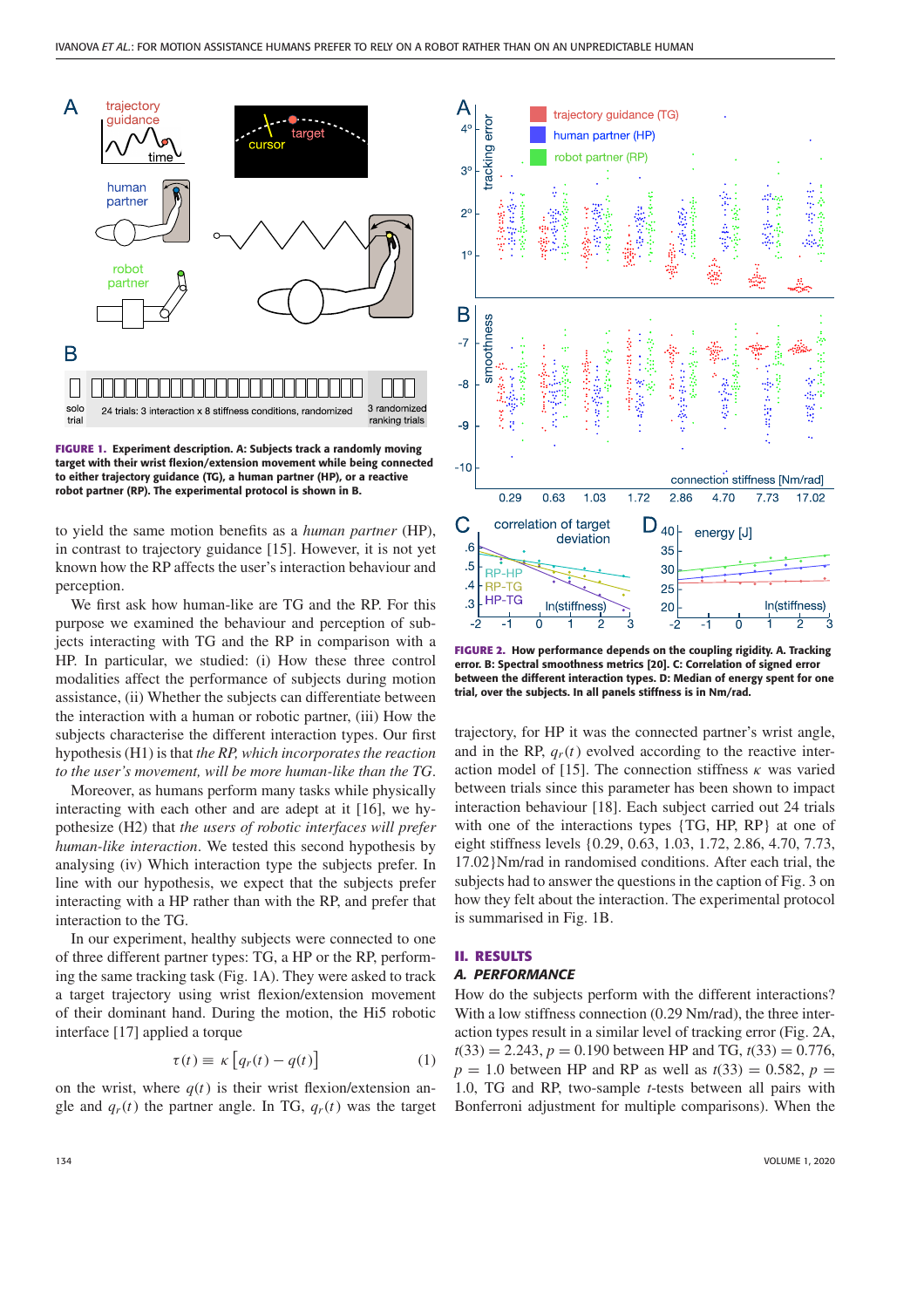connection becomes more rigid, as expected the TG reduces the *tracking error*

$$
\frac{1}{T} \int_0^T |q(t) - q^*(t)| \, dt \,, \tag{2}
$$

(linear least-square fit of slope  $-0.374$  as function of  $ln(\kappa)$ ,  $p < 0.0001$  relative to 0 slope), where  $q(t)$  is the wrist flexion/extension angle,  $q^*(t)$  the target trajectory and  $T = 30s$ the trial duration. However with both the RP and HPs the error remains at the same level (no increase with  $p = 0.411$ ) for RP and  $p = 0.629$  for HP based on a linear least-square fit). Similarly, the variance of error decreases with increasing connection stiffness for TG (F(33, 33) = 7.572,  $p < 0.0001$ between soft and rigid connection stiffness, F-test with Bonferroni adjustment), but remains unchanged for both HPs and the RP (F(33, 33) = 0.729,  $p = 1.0$  for RP and F(33, 33) = 0.558,  $p = 0.588$  for HP for the difference of error between the soft and rigid connections, F-test with Bonferroni adjustment).

Furthermore, we used the *signed deviation*

$$
q(t) - q^*(t) \tag{3}
$$

to analyse how the different interactions affect the users' movement patterns. Fig. 2C shows that the correlation of signed deviation between TG and HP over all subjects drastically decreases with increasing stiffness. In contrast, the correlation between RP and HP only slightly decreases probably due to the oscillations of force in HPs [19]. The high correlation between the HPs and the RP indicates that the user deviates in the same way when interacting with either of these partner conditions. On the other hand, the time delay is well correlated with the error (Spearman correlation  $= 0.82$ ,  $p < 0.0001$ ). Together these two observations suggest that the error stems mainly from the delay and systematic deviations from the target trajectory.

Motion smoothness was estimated using the spectral arc length (SPARC) metric [20]. We see in Fig. 2B how it increases with a more stiff connection for TG (linear leastsquare fit increase of slope 0.293 as a function of  $ln(\kappa)$ , *p* < 0.0001), but remains nearly constant for HPs (least-square fit decreasing slope  $-0.019$  of  $\ln(\kappa)$ ,  $p = 0.404$ ). Different to the tracking error, the smoothness for the RP slightly increases with a more rigid connection (linear least-square fit increase of slope 0.095 with  $ln(\kappa)$ ,  $p = 0.0001$ ). Moreover, the motion was smoother when interacting with the RP [15] as compared with HPs  $(t(33) = 11.273, p < 0.0001$  for the difference considering the values at all connection stiffness levels, two sample paired *t*-test with Bonferroni adjustment).

Finally, the subjects used less *energy to complete a trial*

$$
\int_0^T \tau(t) \, \dot{q}(t) \, dt \tag{4}
$$

when interacting with TG than with HPs or the RP (Fig. 2D,  $W = 24024$ ,  $p < 0.0001$  for the difference between TG and HP,  $W = 4673$ ,  $p < 0.0001$  for HP-RP,  $W = 25019$ ,  $p < 0.0001$  for TG-RP, two-sample Wilcoxon signed-rank test with Bonferroni adjustment). *Together with the evolution of tracking error and smoothness, these results show how the subjects rely on TG to guide their movement. They also indicate that, in contrast, the HPs and the RP do not constrain the movement*.

# *B. AWARENESS OF THE INTERACTION*

Can the subjects perceive the behavioural differences between interacting with TG, HPs and the RP? To address this question we had to first test if the subjects feel that "they are interacting with an agent". The responses to this question show that with increasing connection stiffness the subjects became aware of the interaction (Fig. 3A). When the stiffness was larger than 3.00 Nm/rad the subjects clearly understood that they were interacting with an agent, for all three types of interaction (they did "agree" or "strongly agree" with this,  $W=2240$ ,  $p = 0.009$  for stiffness level 4.70 Nm/rad and  $p < 0.0001$ for 7.73 Nm/rad (W = 2656.5) and 17.02 Nm/rad (W = 2883.5), one-sample Wilcoxon signed-rank test with Bonferroni adjustment). Therefore, we grouped all the data points for connection stiffness larger than 3.00 Nm/rad, which we subsequently used to analyse how the subjects characterised the different interactions as described in the following.

# *C. TURING TEST AND AGENCY*

Could the subjects distinguish between interaction with a robot and a human? Fig. 3B shows that TG was clearly recognised as a robot (median =  $-2$  with W = 1082.5, *p* < 0.0001, one-sample Wilcoxon signed-rank test). Moreover, the score on the human likeness scale is smaller for TG than for the RP and HPs ( $p < 0.0001$  in both cases,  $W = 214.5$  for PR,  $W =$ 218 for HP, two-sample paired Wilcoxon signed-rank test with Bonferroni adjustment). This indicates that TG was perceived as more robotic compared with the two partner conditions.

On the other hand, the distributions for HPs and the RP are not different ( $D = 0.081$ , p-value = 0.817, two sample Kolmogorov-Smirnov test). This suggests that the subjects could not distinguish between the RP and HPs. In particular, they did not appear to find the interaction with the RP more robotic than with HPs ( $W = 1220$ ,  $p = 0.143$ , two-sample paired Wilcoxon signed-rank test with Bonferroni adjustment). While the interaction with both HPs and the RP were felt as distinctly different from TG, they were not necessarily felt as human-like. In fact the subjects' perception of both the HPs and the RP were nearly evenly distributed between the "robot" and "human" sides, perhaps because the interaction was through a robotic interface in all cases.

The results on the question of whether the subject was in control of the interaction (agency) exhibits similar but more marked trends (Fig. 3C). With TG the subjects did not feel in control (median  $= -1.0$ ), while both HPs and the RP are distinctly different ( $p < 0.0001$  in both compared to TG,  $W = 56$  for RP,  $W = 198.5$  for HP, two-sample paired Wilcoxon signed-rank test). However, the ratings for the RP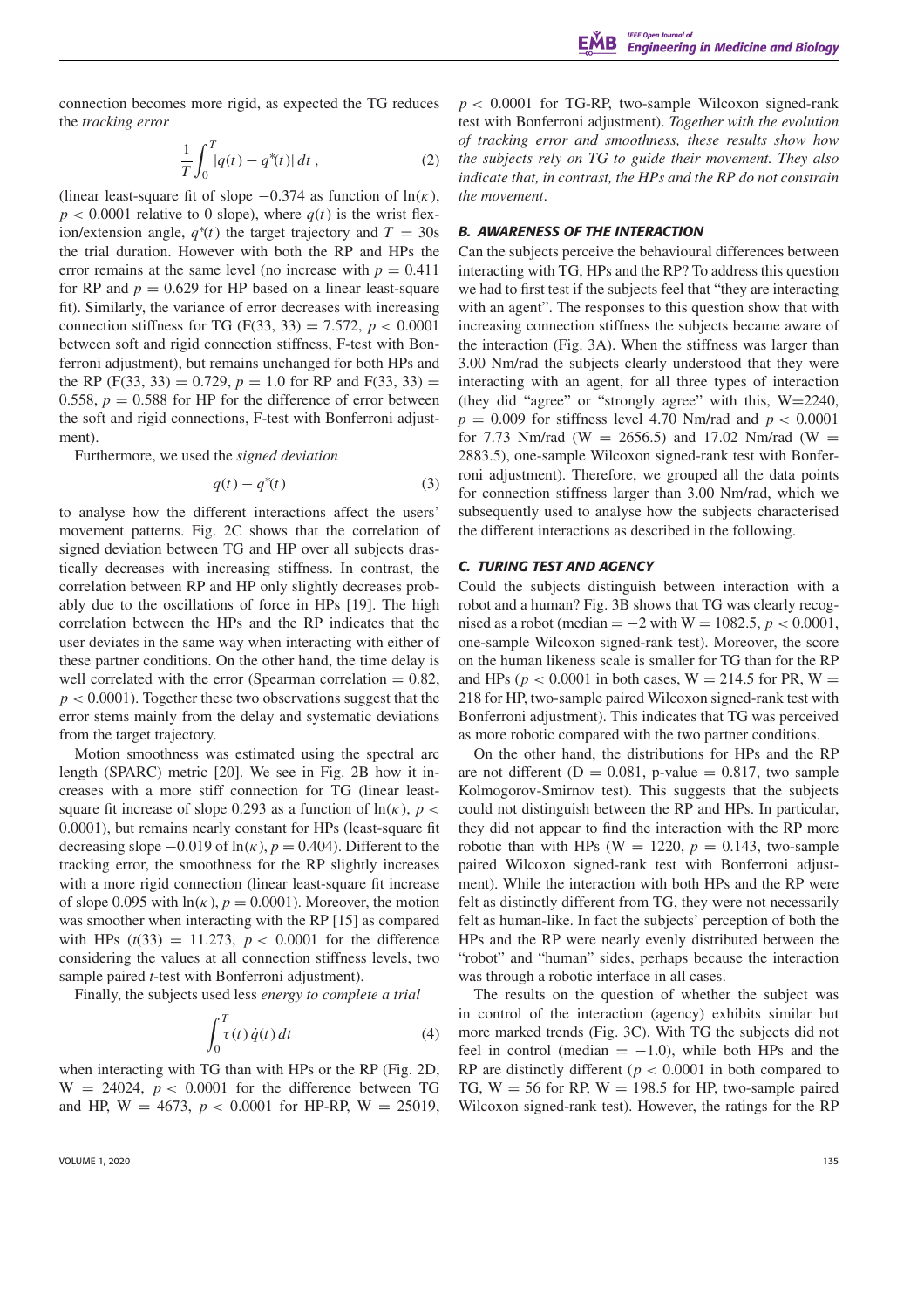

**FIGURE 3. Assessment of user experience. A: How the feel of interacting with an agent depends on the connection stiffness, where −2/+2 corresponds to strongly dis/agree. B-H: Histograms of interaction assessment, where questions B-E were answered after each trial. B: Turing question "Was the interaction with a human (+2) or a robot (−2)?" C: Agency question "I felt in control of the interaction" (−2/+2: strongly dis/agree). D: "How predictable was the interaction?" (−2/+2: very un/predictable). E: "Was the interaction disturbing or helpful?" (−2/+2: very disturbing/helpful). F,G,H: Final comparison of the three interaction types according to "preference" (F), "best assistance" (G) and "strongest resistance" (H). In D-H ranking is shown from least preferred (–) to most preferred (+).**

and HPs were correlated (Goodman-Kruskal-Gamma correlation = 0.81, *p* < 0.0001). Therefore, *the perception of the RP was similar to HPs, and distinctly different from TG*.

## *D. PREDICTABILITY*

How did the subjects characterise the different interactions? Figs. 3D, E show that they considered the "un/predictable"

and "helpful/disturbing" attributes similarly (Goodman-Kruskal-Gamma correlation =  $0.779$ ,  $p < 0.0001$ ), and felt that TG was more predictable than the other partners (median  $= 2$ ,  $p < 0.0001$  for the comparison with HP (W  $= 6141$ ) and  $RP$  (W = 3902), two-sample paired Wilcoxon signed-rank test) as well as more helpful (median  $= 2$ ,  $p < 0.0001$  for the comparison with HP (W = 6676) and RP (W = 5130), two-sample paired Wilcoxon signed-rank test). The feeling for HPs and the RP were again more widespread, but this time the RP was felt to be different from HPs: It was felt as more predictable ( $W = 4247$ ,  $p < 0.0001$ , with two-sample paired Wilcoxon signed-rank test, with median  $= 1.0$  for RP and −1.0 for HP) and more helpful (W = 3778.5, *p* = 0.0001, with two-sample paired Wilcoxon signed-rank test, with median = 0.0 for RP and −1.0 for HP). *Interestingly, the subjects were able to finely characterise the interaction with the RP and HPs even if they found them similar in term of agency and human-like quality*.

# *E. PREFERENCE*

After they had completed trials with all interaction types, the subjects compared them. For this purpose they experienced one trial with each of the three interaction types presented in a random order, and had to rank them according to specific criteria. As Fig. 3F shows, the subjects preferred TG, followed by the RP, and HPs (*p* < 0.0001 for TG-HP, *p* = 0.006 for HP-RP,  $p = 0.084$  for TG-RP, Nemenyi-test for multiple comparisons of mean rank sums).

One factor that may influence this preference patterns is the perception of assistance which was well correlated with preference (Fig. 3G, Goodman-Kruskal-Gamma correlation  $= 0.91, p < 0.0001$ ). TG was felt to provide more assistance than the RP ( $p = 0.0002$ , Nemenyi-test), and the RP more assistance than HPs ( $p = 0.015$ , Nemenyi-test).

Another possible reason for not liking the human interaction is that the strongest resistance was felt in this case (Fig. 3H). The RP was felt to offer the least resistance and significantly less resistance than HP (Nemenyi-test,  $p = 0.006$ ), which may not be surprising as it was designed to take into account the user's movement during interaction [15].

Analysis of the correlation between preference and performance or perception measures further suggests that people prefer interacting with a more predictable partner and smooth movements (Goodman-Kruskal-Gamma correlation  $= 0.51$ ,  $p < 0.0001$  for predictability, Spearman correlation = 0.5,  $p < 0.0001$  for smoothness).

## **III. DISCUSSION**

With regards to our first hypothesis, the results show that *the interaction with TG is, and is also felt as, distinctively different from the interaction with HPs or the RP*. Interacting with HPs or the RP induce trajectories systematically biased relatively to the target trajectory followed by the TG, and require more effort. While the intrinsic variability of the user's motion is strongly reduced by TG for a rigid connection, it is not modified by interaction with another human or with the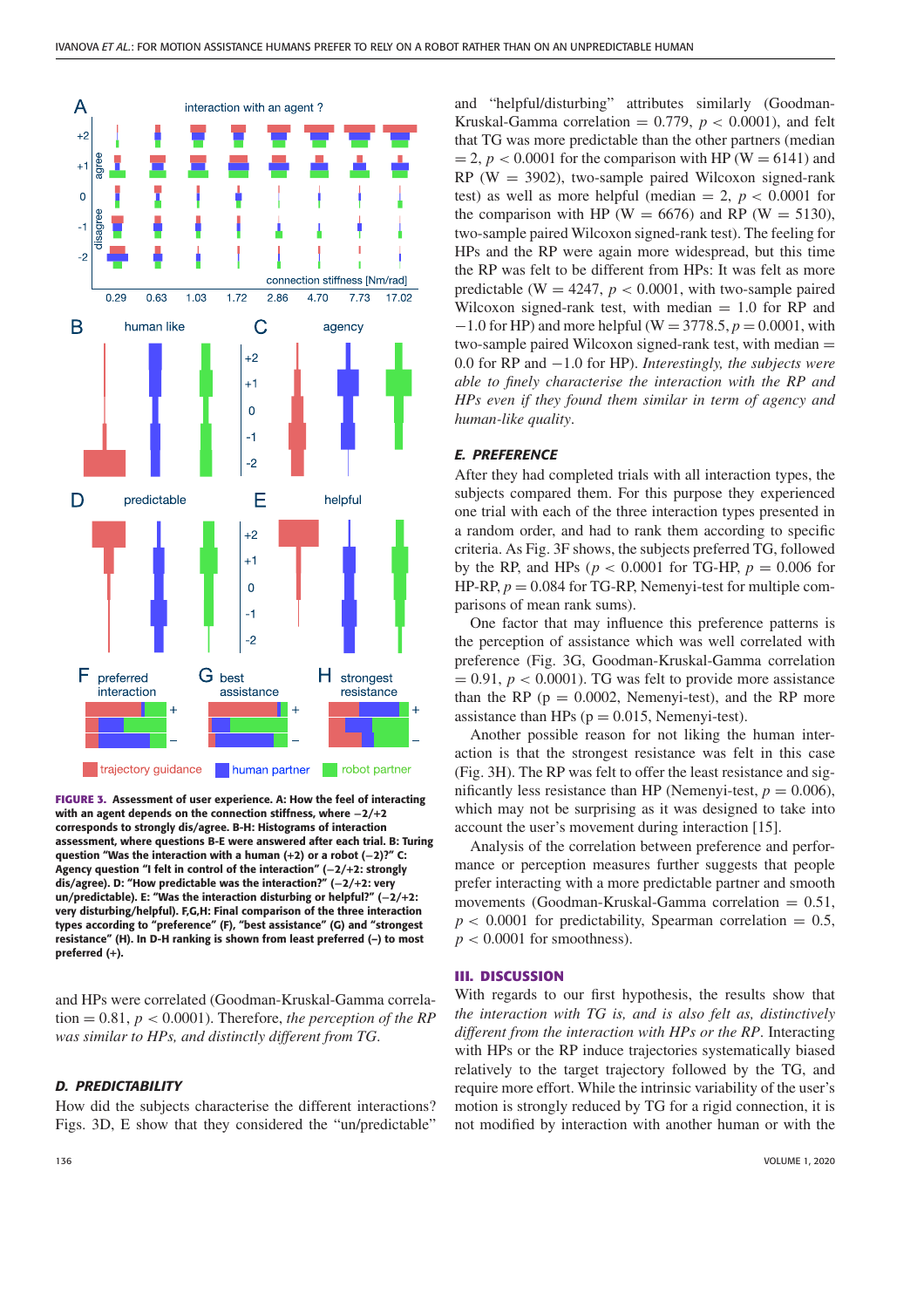RP. Furthermore, it was shown in [15] that TG is also inducing distinctly different interaction patterns than the reactive HPs and RP.

TG, which is the interaction type typically used in current robot systems for physical training, is clearly perceived as robot-like, controlling the movement, predictable and helpful. In contrast, interaction with a human partner is characterised by large variability, unpredictability and disturbance, and is felt as not constraining the user's control. These results distinguish the reactive HPs or RP from the fixed TG interaction law. They suggest *the critical influence that reactivity in control has on the interaction performance and perception*.

Interestingly, interaction with the robot partner of [15] exhibited similar perception features than with a human partner. In this sense, *the RP is the first controller that passed a haptic Turing test on a task requiring online feedback*. Previously, the pioneering study of [21] tested a robotic control that reproduced a recorded time series of interaction forces with a human partner. That robot partner elicited a different interaction behaviour than human partners and could only be used in a repeated task such as joint reaching, not for online feedback control as in our tracking task. The study [22] identified the rhythm and smoothness necessary to induce the feeling of human-like handshaking; the robot partner resulting from such modelling was still distinguished from human partners [23], [24]. The results of [25] showed that considering the partner's input improved the human-like perception quality of a handshaking reactive control algorithm. Interestingly, as in our study, interaction with the human partner of [25] was also found to not be clearly human-like. This may indicate that additional features such as realistic human hand visual or tactile feedback may be needed to elicit human-like perception in interaction.

*The results of this study further stress the importance of in depth analysis of the perception of human-robot interaction beyond simple Turing testing.* While the RP was perceived as being as human-like as a HP and resulted in similar kinematics (as indicated by the high correlation which is in contrast to e.g. the robot partner of [21]), the subjects were able to detect fine differences in the interaction between the RP and HPs. In particular, they perceived the RP as more predictable and helpful compared to HPs. To distinguish these different characteristics, the subjects may have detected the different effort required to interact with the RP vs. HPs. Alternatively, they may use the different motion smoothness induced by interaction with the RP and HPs, as the RP model of [15] is based on smooth control while human movements exhibit fluctuations (perhaps as the result of discrete motor control [19], [26]).

A surprising finding was that subjects prefer the TG interaction, which they recognise as robotic and feel as constraining, over the more human-like and less-constraining interaction with the RP or with a human partner. They even find TG less disturbing than a human partner. This surprising result contradicts our second hypothesis as it means that *the more robotic an interaction is, the more it is liked*. Interestingly, a similar

VOLUME 1, 2020 137

result was found in [27], where humans carrying a table with a humanoid robot preferred a caster control strategy (resulting in completely different but easily predictable movements) than a human-like strategy which they found unpredictable. What are the criteria for liking an interaction? Clearly, humanlike is not a criterion, while the questionnaire's answers and performance measures suggest that smoothness, predictability and assistance may be such criteria.

## **IV. CONCLUSION**

In conclusion, the subjects were able to finely characterise different types of interaction. The TG interaction was clearly identified as robotic, as well as helpful and predictable. In contrast, the HPs and the RP, which both react to the user's behaviour, were identified as more human-like. Despite not being human-like, subjects preferred the TG, possibly because they can lean on it and decrease their own effort exploiting its predictability (Fig. 2D, effort is lower with TG than with the RP or HPs: both  $p < 0.0001$ , two-sample paired Wilcoxon signed-rank test with Bonferroni adjustment). However this does not mean that TG is always a desirable interaction control strategy. In particular, it is well known that passive guidance can impede learning, e.g. in motor rehabilitation [28]. On the other hand, the RP and HPs consider the partner and do not constrain their movement, thus may be more suitable to support active learning. While the RP of [15] appears to have favourable properties for interaction control with humans, it remains to be tested how it can be applied in specific assistance and learning tasks, and which performances result from its use.

#### **V. MATERIALS AND METHODS**

The experiment was approved by the Research Ethics Committee of Imperial College London and carried out by 44 healthy adult subjects (23 female). Each subject was informed about the experiment, signed a consent form, and filled in the Edinburgh handedness inventory form [29] as well as the demographic questionnaire shown in the supplementary materials.

The subjects were then asked to track a cursor moving according to

$$
q^*(t) \equiv 18.51 \sin\left(\frac{\pi t}{1.547}\right) \sin\left(\frac{\pi t}{2.875}\right) \tag{5}
$$

"as accurately as possible" using the wrist flexion/extension of their dominant hand (Fig. 1A). Prior to the experiment participants were instructed that they "may or may not interact with a human or a robot" and that "this may vary from trial to trial". 22 pairs were selected randomly in the subjects' population. The two subjects of each pair were placed at an individual handle of the Hi5 dual robotic interface [17] and separated by a curtain to prevent visual communication. They then conducted the experiment simultaneously with the same interaction and stiffness conditions. The soft, middle and rigid stiffness levels {0.29, 1.72, 17.02}Nm/rad of [18] were used here to allow performance comparison, and five additional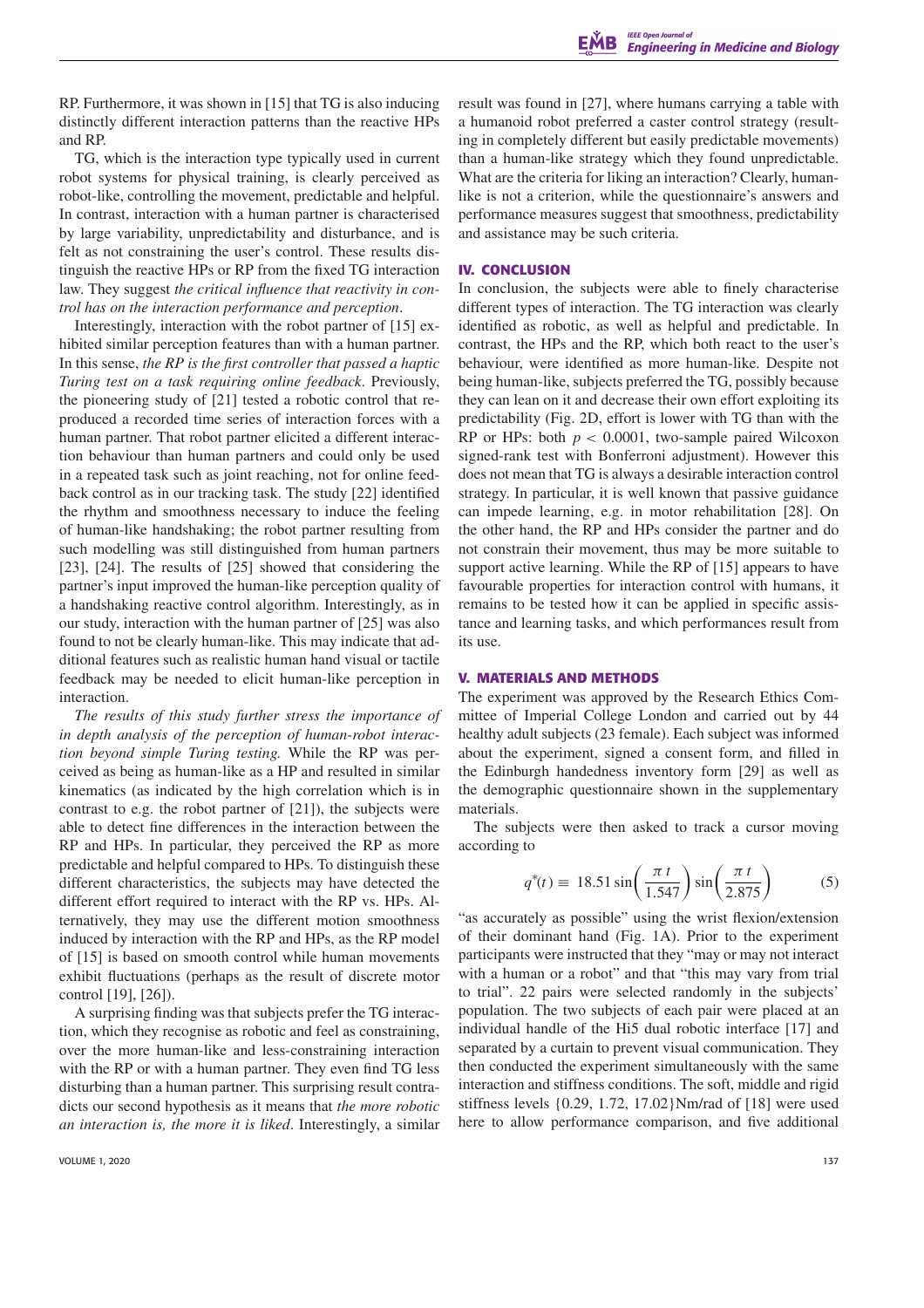intermediate levels were selected according to Fechner's law [30]. The Hi5 interface was controlled at 1000 Hz, while wrist angle data was recorded at 100 Hz.

The experiment protocol is described in Fig. 1B. In the initial familiarization trial each subject attempted the task without a haptic connection. The RP's motor noise parameter [15] was then set as the deviation observed in the subject's tracking movement during this trial, to ensure that the subject and RP have similar skill level [31]. In the main experiment, subjects carried out 24 trials, each with a different combination of the 3 interaction conditions and 8 stiffness levels, presented in a random order. Therefore each of the 44 subjects experienced all 24 possible combinations. Three additional trials with a rigid connection of 17.02 Nm/rad were conducted to compare the three interaction conditions presented in random order. The participants were then asked to rank these interactions according to their preference, assistance and resistance (Figs. 3E, F, G).

The representative questions analyzed in this paper are listed in Fig. 3's caption, while similar further questions are analyzed in [32]. Only the responses for connection stiffness larger than 3.00 Nm/rad (at which the subjects clearly recognized the interaction with an agent) are analyzed here, while results at other stiffness levels and a comprehensive correlation analysis between all computed measures are reported in [32].

A two-way repeated measures analysis of variance (ANOVA) was conducted for the continuous data metrics (trajectory error, smoothness, delay). The data distribution was first examined. A Kolmogorov-Smirnov test confirmed that in all conditions the distribution was not different from a normal distribution, except for the tracking error in the TG group with stiffness 17.02 Nm/rad. Mauchly's test for each dependent variable was conducted, and the p-values were adjusted with the Greenhouse-Geisser correction when the sphericity assumption was violated. Post-hoc *t*-test contrasts and/or F-test for equality of variances were performed with the Bonferroni correction for multiple comparisons for each variable. Least-square regression analysis was used to analyze smoothness and trajectory error.

All questionnaires used a five point ordinal Likert scale. A one-way Aligned Rank Transformation ANOVA [33] for repeated measurements was applied on the ordinal data with  $\kappa$  >3.00 Nm/rad, where these three rigid stiffness conditions were treated as one group. As post-hoc analysis, two-sample paired or one-sample Wilcoxon signed-rank test was conducted. The Shift-Algorithm of Streitberg and Röhmel was used to handle ties in the ordinal data. The Bonferroni correction was applied on the p-values in order to control the family-wise error rate. Kolmogorov-Smirnov test was used to compare data distributions between groups.

The Friedman-Test for unreplicated complete block design was chosen for the ranking data (preference, assistance, resistance). For post-hoc analysis, Nemenyi-Test for multiple comparisons of mean rank sums was applied.

Correlation analysis was typically conducted comparing each subject and each trial. However, the correlations for the 138 VOLUME 1, 2020

signed deviation from the target trajectory between the different partner's conditions (Fig. 2C) were calculated using a single vector taken from each time point of trajectory for every participant. Correlations between continuous variables were performed using the Spearman method, while the Goodman-Kruskal-Gamma correlation was used for the ordinal data (attributes of interaction and ranking of interaction types).

#### **APPENDIX**

Following demographic questionnaire was used in the experiment:

- 1) What is your gender? Male, Female, Other
- 2) What is your age?
- 3) What is the highest level of education you have completed?
- 4) What is your primary language? English, Other
- 5) Do you have some experience with haptic devices (e.g. gaming controllers, joysticks, 3D haptic controllers, robotic interface)? No, Yes: please, answer 5a and 5b
- 5a) What devices did you use?
- 5b) What did you use it for?
- 6) Do you play or used to play computer games? No, Yes: please, answer 6a and 6b
- 6a) How often do/did you play? (hours/week)
- 6b) What kind of games do/did you play (e.g. simulations, role-playing, sports games)?
- 7) Do you currently experience some pain in your hands or arms? No, Yes: please, answer 7a and 7b
- 7a) Where exactly? left arm/hand, right arm/hand, both hands/arms, other (specify)
- 7b) How strong is the pain in a scale from 0 to 10?

## **ACKNOWLEDGMENT**

We thank Takagi Atsushi for discussions and comments on this manuscript.

#### **REFERENCES**

- [1] J. E. Colgate *et al.*, "Methods and apparatus for manipulation of heavy payloads with intelligent assist devices," U.S. Patent 7,185,774, Mar. 2007.
- [2] A. B. Zoss, H. Kazerooni, and A. Chu, "Biomechanical design of the berkeley lower extremity exoskeleton (BLEEX)," *IEEE/ASME Trans. Mechatronics*, vol. 11, no. 2, pp. 128–138, Apr. 2006.
- [3] R. Colombo and V. Sanguineti, *Rehabilitation Robotics: Technology and Application*. New York, NY, USA: Academic, 2018.
- [4] C. D. Kidd and C. Breazeal, "Effect of a robot on user perceptions," in *Proc. IEEE/RSJ Int. Conf. Intell. Robots Syst.*, 2004, vol. 4, pp. 3559– 3564.
- [5] E. Oztop, D. W. Franklin, T. Chaminade, and G. Cheng, "Human– humanoid interaction: Is a humanoid robot perceived as a human?" *Int. J. Humanoid Robot.*, vol. 2, no. 04, pp. 537–559, 2005.
- [6] P. Madhavan and D. A. Wiegmann, "Similarities and differences between human–human and human–automation trust: An integrative review," *Theor. Issues Ergonom. Sci.*, vol. 8, no. 4, pp. 277–301, 2007.
- [7] M. Cakmak, S. S. Srinivasa, M. K. Lee, J. Forlizzi, and S. Kiesler, "Human preferences for robot-human hand-over configurations," in *Proc. IEEE/RSJ Int. Conf. Intell. Robots Syst.*, 2011, pp. 1986–1993.
- [8] H. A. Yanco *et al.*, "Analysis of human-robot interaction for urban search and rescue," in *Proc. IEEE Int. Workshop Safety, Secur. Rescue Robot.*, 2006, pp. 22–24.
- [9] A.-M. Hughes *et al.*, "Stroke participants' perceptions of robotic and electrical stimulation therapy: A new approach," *Disability Rehabil.: Assistive Technol.*, vol. 6, no. 2, pp. 130–138, 2011.